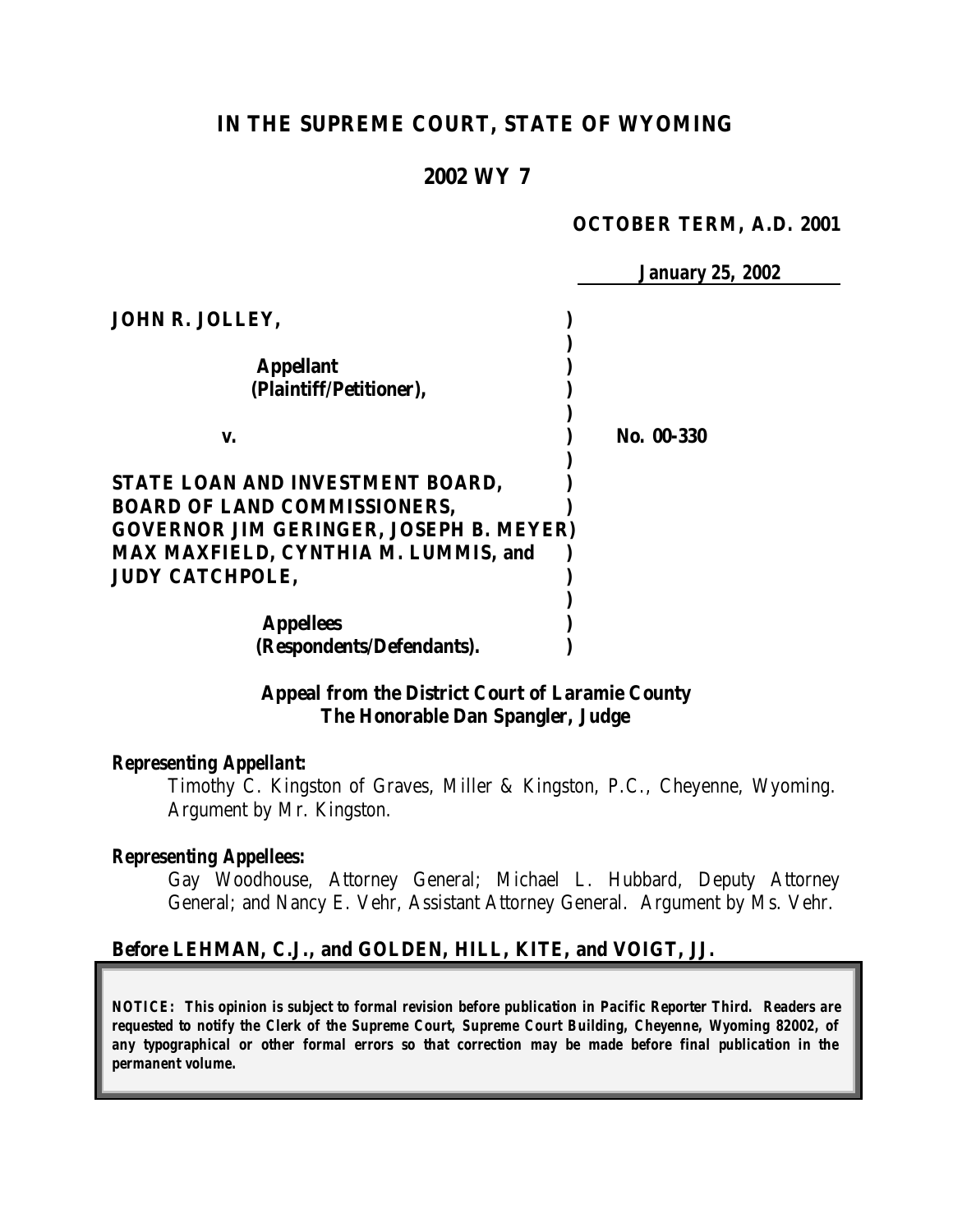### **HILL, Justice.**

[¶1] John R. Jolley (Appellant) appeals a district court decision dismissing, for lack of standing, his action against the State Loan and Investment Board (the Loan Board), the Board of Land Commissioners (BLC), and the respective members of each Board (collectively the Boards) for allegedly altering their schedule of public meetings from a monthly to a bimonthly basis without complying with the Wyoming Administrative Procedure Act. We affirm.

## **ISSUE**

[¶2] Appellant succinctly summarizes the issue on appeal:

Did the Appellant have standing to sue the Appellees?

The Boards answer with a slightly longer statement of the issue:

Whether the district court was correct in its determination that Appellant lacked standing to seek judicial review of the State Loan and Investment Board and Board of Land Commissioners' administrative action setting meeting dates for the year 2000.

# **FACTS**

[¶3] Appellant is the editor and publisher of the *Grass Roots Advocate*, a bimonthly newspaper focusing on issues of land use, access, and development in Wyoming. Appellant regularly covers and participates in public meetings of the Boards in his capacity with his newspaper and as a citizen of the state.

[¶4] The Boards are comprised of the same members: the Governor, Secretary of State, State Treasurer, State Auditor, and Superintendent of Public Instruction. Wyoming Constitution Art. 18, § 3; Wyo. Stat. Ann. § 11-34-102(b) (LexisNexis 2001). The BLC is statutorily directed to hold such regular public meetings as it may prescribe or consider necessary. Wyo. Stat. Ann. § 36-2-104 (LexisNexis 2001). In 1999, the BLC had a rule which, in effect, established a schedule of public meetings:

> The Board shall meet regularly on the first Thursday of each month. A regular meeting may be postponed or cancelled by the President of the Board.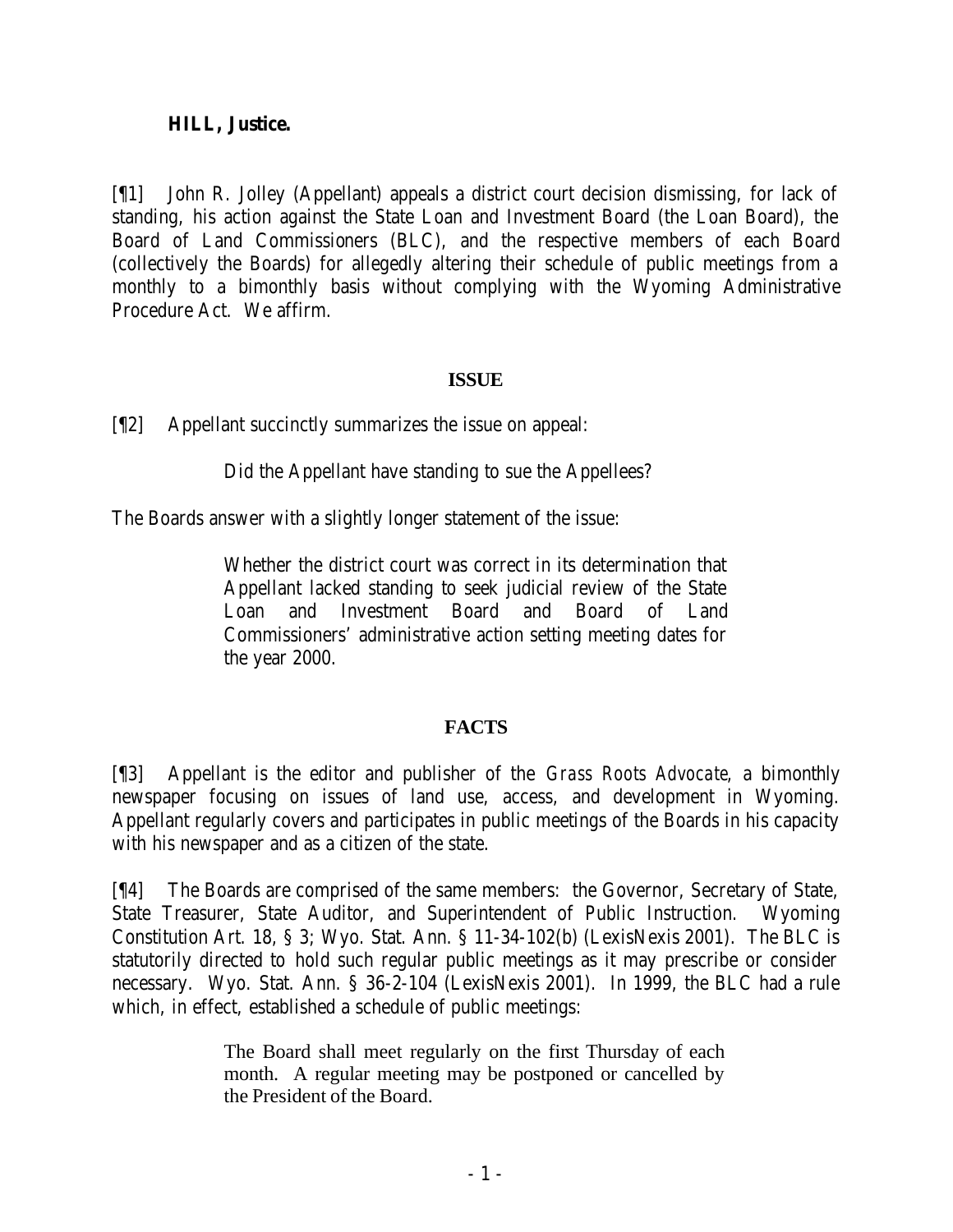Board of Land Commissioners Rules and Regulations, Chapter 1, § 3(a). The Governor is the President of the BLC. Wyo. Stat. Ann. § 36-2-103 (LexisNexis 2001). There is no equivalent statutory directive relating to public meetings for the Loan Board. However, like the BLC, the legislature has granted the Loan Board the authority to promulgate rules and regulations proper and necessary for the conduct of its business. Wyo. Stat. Ann. § 11-34-103(a) (LexisNexis 2001). In 1999, the Loan Board had a rule in place which established a public meeting schedule substantially similar to that of the BLC:

> The Board shall meet regularly on the first Thursday of each month and at the call of the President, to consider all matters under its jurisdiction. A regular meeting may be postponed or cancelled by the President of the Board.

State Loan and Investment Board Rules and Regulations, Chapter 1, § 3(a). Also, like the BLC, the Governor is the President of the Loan Board, and the President is given apparent discretionary power to cancel or postpone meetings. Wyo. Stat. Ann. § 11-34-102(b).

[¶5] On December 21, 1999, the schedule for the Boards was set by the Governor and faxed to the press and interested parties:

> January 20 (Semi-annual Mineral Royalty Grant Meeting) February 3 April 6 June 1 July 20 (Semi-annual Mineral Royalty Grant Meeting) August 3 October 5 November (Annual meeting to consider Transportation Enterprise Funds Grants and Loans – no specific date set at this time) December 7

Appellant filed a Petition for Review pursuant to Wyo. Stat. Ann. § 16-3-114 (LexisNexis 2001) and Wyo.R.App.P. 12 on February 11, 2000 challenging the decision to schedule bimonthly public meetings for 2000 in light of the rules and regulations calling for monthly meetings. The Boards responded with a motion to dismiss the petition for a lack of standing. The Boards contended that Appellant was not "aggrieved or adversely affected in fact" under  $\S$  16-3-114(a)<sup>1</sup> by the reduction in public meetings. Appellant countered he

 1 Wyo. Stat. Ann. § 16-3-114(a) (LexisNexis 2001) provides: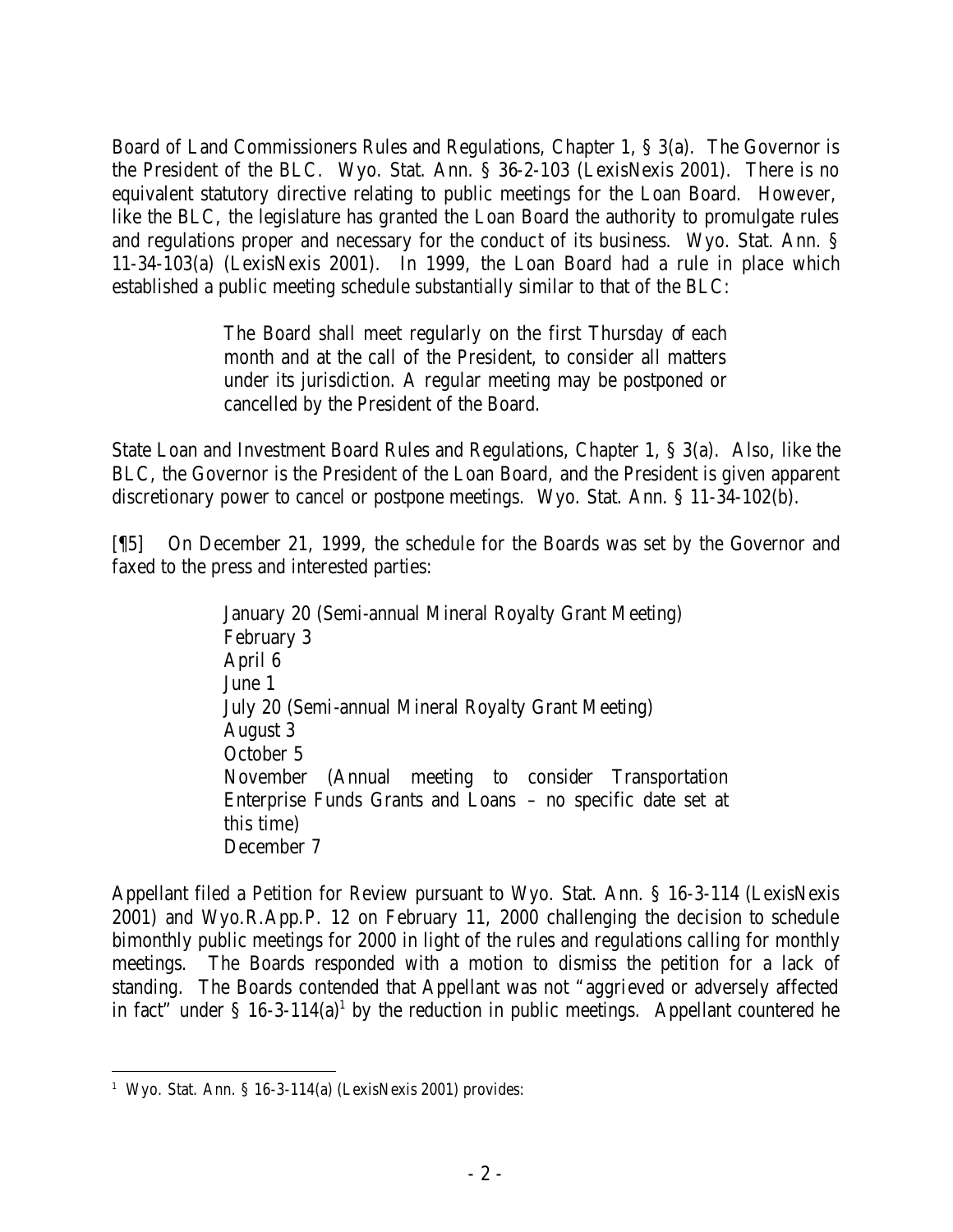was "aggrieved or adversely affected in fact" because of the negative impact the reduction in public meetings would have on the financial status of his newspaper and on his interests as an active participant in the Boards' meetings and as a potential buyer of state lands. On October 23, 2000, the district court dismissed Appellant's petition for lack of standing. The court concluded that Appellant had failed to "provide any supporting facts for his interests as a taxpayer, buyer and potential buyer of state lands" sufficient to confer standing. In addition, the court noted that the schedule of public meetings should not have any appreciable effect on Appellant's press coverage of the Boards. This appeal followed.

#### **STANDARD OF REVIEW**

[¶6] Standing is a legal concept designed to determine whether a party is sufficiently affected to insure that the court is presented with a justiciable controversy. *Roe v. Board of County Commissioners, Campbell County*, 997 P.2d 1021, 1022 (Wyo. 2000) (quoting *Memorial Hospital of Laramie County v. Department of Revenue and Taxation of State of Wyoming*, 770 P.2d 223, 226 (Wyo. 1989) and *Washakie County School District Number One v. Herschler*, 606 P.2d 310, 316 (Wyo. 1980)).

> "The doctrine of standing is a jurisprudential rule of jurisdictional magnitude. At its most elementary level, the standing doctrine holds that a decision-making body should refrain from considering issues in which the litigants have little or no interest in vigorously advocating. Accordingly, the doctrine of standing focuses upon whether a litigant is properly situated to assert an issue for judicial or quasi-judicial determination. A litigant is said to have standing when he has a "personal stake in the outcome of the controversy." This personal stake requirement has been described in Wyoming as a "tangible interest" at stake. The tangible interest requirement

> Subject to the requirement that administrative remedies be exhausted and in the absence of any statutory or common-law provision precluding or limiting judicial review, any person aggrieved or adversely affected in fact by a final decision of an agency in a contested case, or by other agency action or inaction, or any person affected in fact by a rule adopted by an agency, is entitled to judicial review in the district court for county in which the administrative action or inaction was taken, or in which any real property affected by the administrative action or inaction is located, or if no real property is involved, in the district court for the county in which the party aggrieved or adversely affected by the administrative action or inaction resides or has its principal place of business. The procedure to be followed in the proceeding before the district court shall be in accordance with rules heretofore or hereinafter adopted by the Wyoming Supreme Court.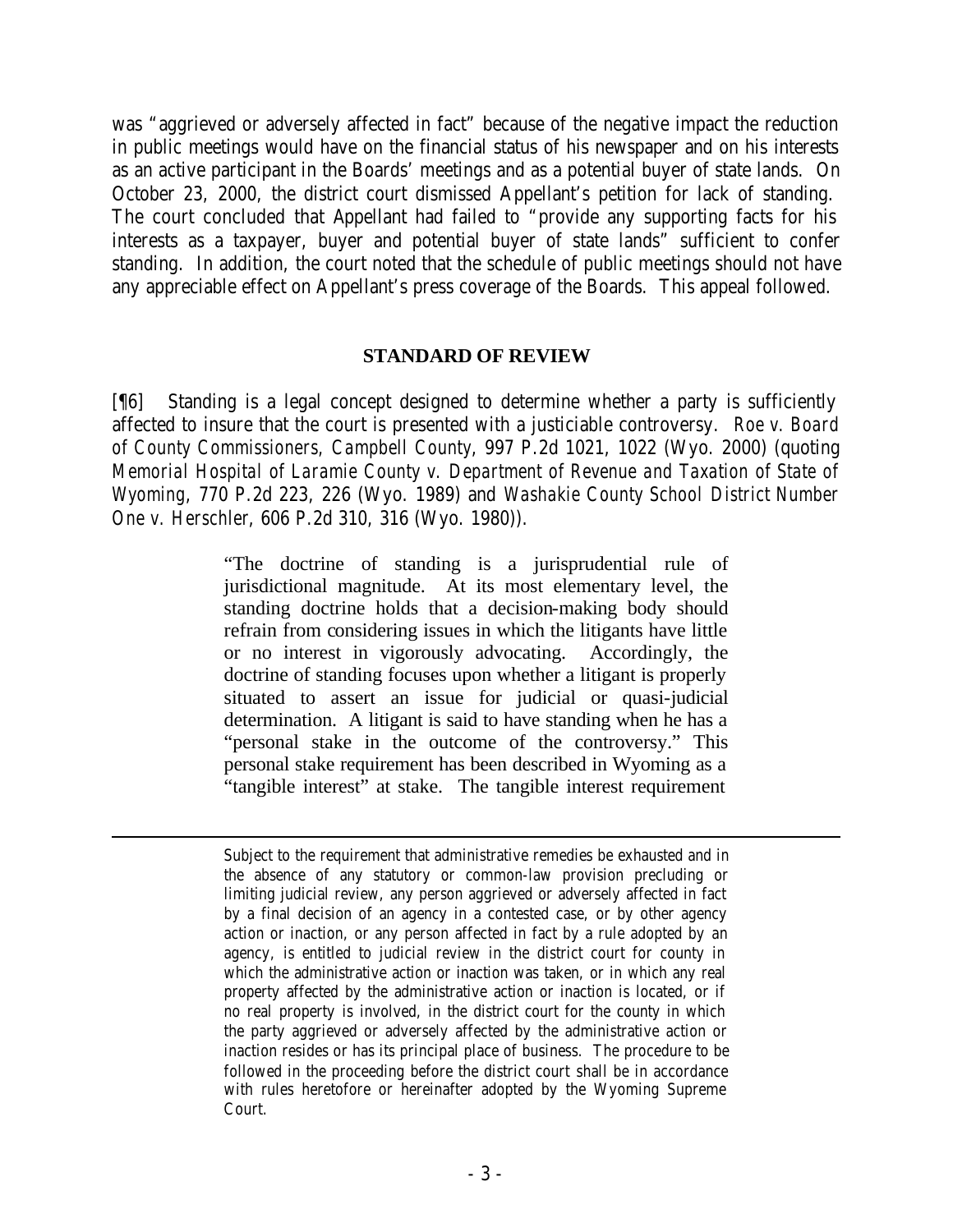guarantees that a litigant is sufficiently interested in a case to present a justiciable controversy."

*State ex rel. Bayou Liquors, Inc. v. City of Casper*, 906 P.2d 1046, 1048 (Wyo. 1995) (quoting *Schulthess v. Carollo*, 832 P.2d 552, 556-57 (Wyo. 1992) (citations omitted)).

*Roe*, 997 P.2d at 1022-23.

[¶7] Judicial review of an agency action is authorized by Wyo. Stat. Ann. § 16-3-114(a) only for those persons "aggrieved or adversely affected in fact" by the challenged action.

> An aggrieved or adversely affected person is one who has a legally recognizable interest in that which will be affected by the action. *Hoke v. Moyer*, 865 P.2d 624, 628 (Wyo. 1993). A potential litigant must show injury or potential injury by "alleg[ing] a perceptible, rather than a speculative, harm resulting from the agency action." *Foster's, Inc. v. City of Laramie*, 718 P.2d 868, 872 (Wyo. 1986). " 'The interest which will sustain a right to appeal must generally be substantial, immediate, and pecuniary. A future, contingent, or merely speculative interest is ordinarily not sufficient.' " *L Slash X Cattle Company, Inc. v. Texaco, Inc.*, 623 P.2d 764, 769 (Wyo. 1981) (quoting 4 Am.Jur.2d *Appeal and Error* § 180).

*Roe*, 997 P.2d at 1023.

# **DISCUSSION**

[¶8] On appeal, Appellant reiterates his contention that he is a person "aggrieved or adversely affected in fact" under Wyo. Stat. Ann. § 16-3-114(a) by the Boards' alteration of their public meeting schedule in 2000 from a monthly to a bimonthly basis. The grounds cited by Appellant in support of his argument in favor of standing – the negative impact on his newspaper's subscriber base and finances, his attendance and participation in the public meetings, and his status as a citizen of Wyoming, and as past and potential purchaser of state land – are not specific factual allegations of harm sufficient to demonstrate an injury related to the Boards' action. Appellant has only raised the specter of speculative harm based upon future or contingent interests indistinguishable from that which could be raised by any citizen of Wyoming. In other words, Appellant has not shown a "personal stake in the outcome of the controversy" nor any "injury" derived from the Boards' decision to alter their schedule of public meetings. He only cites potential or possible harms that may affect his newspaper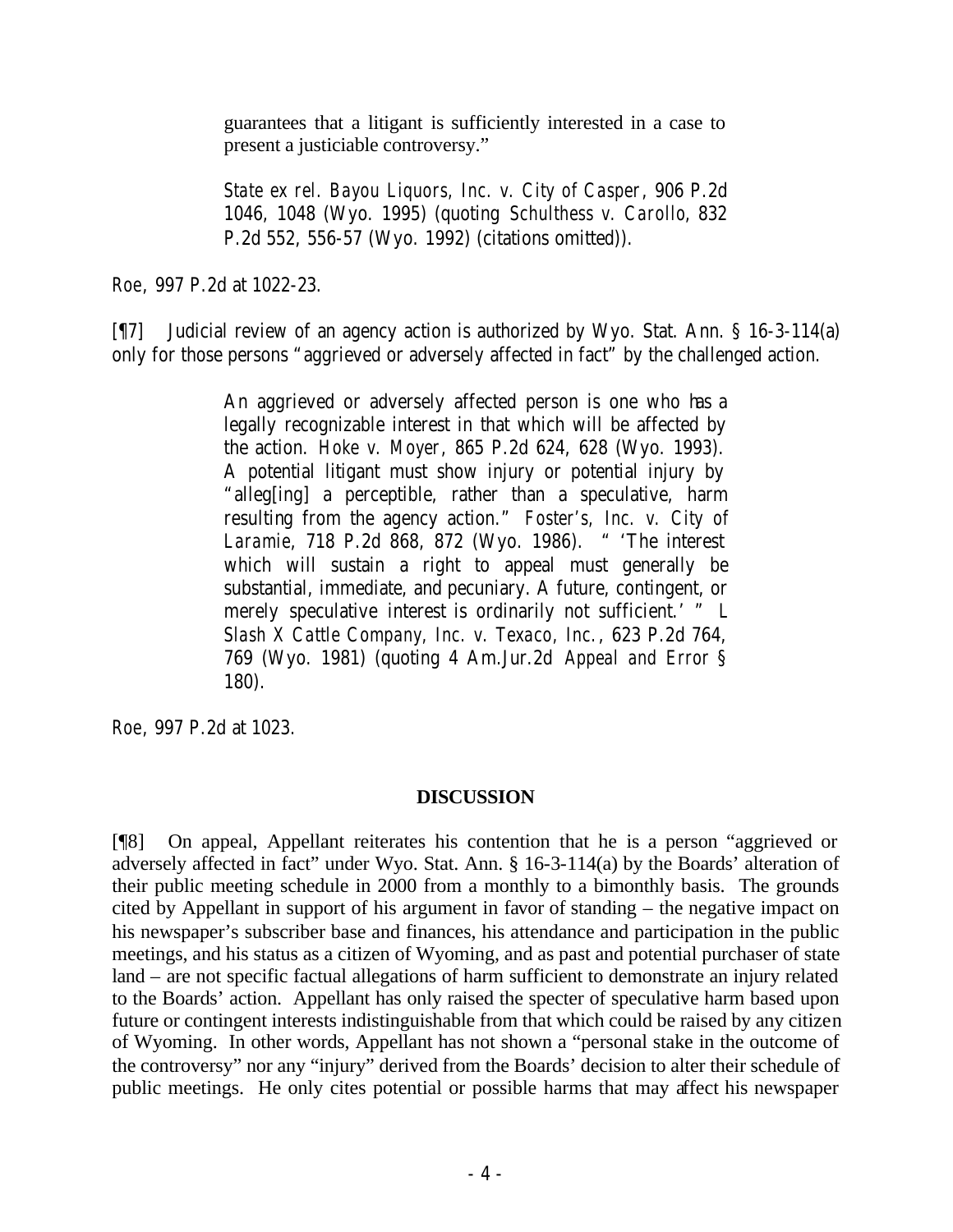business or his status as a citizen or as a potential buyer of state land. Claims of injury of a broad and general nature are not sufficient to demonstrate that Appellant was "aggrieved or adversely affected *in fact*" by the Boards' actions. What we said in *Roe* is equally applicable in this case:

> Given the Roes' failure to present specific, articulable facts to demonstrate how they were harmed by the Board's decision, we hold that the district court was without jurisdiction to decide their case.

## 997 P.2d at 1023.

[¶9] Perhaps recognizing the weakness of his position under Wyo. Stat. Ann. § 16-3- 114(a), Appellant also suggests that he should be granted standing based upon his status as a citizen or taxpayer of Wyoming. We have recognized a more expansive or relaxed definition of standing when a matter of great public interest or importance is at stake. *Washakie County School District Number One*, 606 P.2d 310, 317; *Management Council of the Wyoming Legislature v. Geringer*, 953 P.2d 839, 841-42 (Wyo. 1998). This exception to the general standing requirements evolved out of a determination of the existence of a justiciable controversy in the context of a declaratory judgment action. In *Management Council*, we reviewed the evolution of the exception in our precedent:

> As a threshold question, we turn to the certified question relating to standing. We accept the standing of the Management Council to pursue the relief sought by way of a declaratory judgment under the doctrine of great public interest or importance. We first acknowledged the doctrine of great public interest or importance in connection with the existence of a justiciable controversy to support the invocation of the authority of the court to make a declaratory judgment. We said that the requirement of a justiciable controversy is relaxed or not followed in such instances. *Brimmer v. Thomson*, 521 P.2d 574 (Wyo. 1974). We invoked *Brimmer* in our first school finance case. *Washakie County School Dist. No. One v. Herschler*, 606 P.2d 310 (Wyo. 1980). In *Memorial Hosp. of Laramie County v. Department of Revenue and Taxation of State of Wyo.*, 770 P.2d 223, 226 (Wyo. 1989), we began to extend the doctrine of great public interest or importance from a relaxation of the requirement for justiciable controversy to a justification for standing when we said: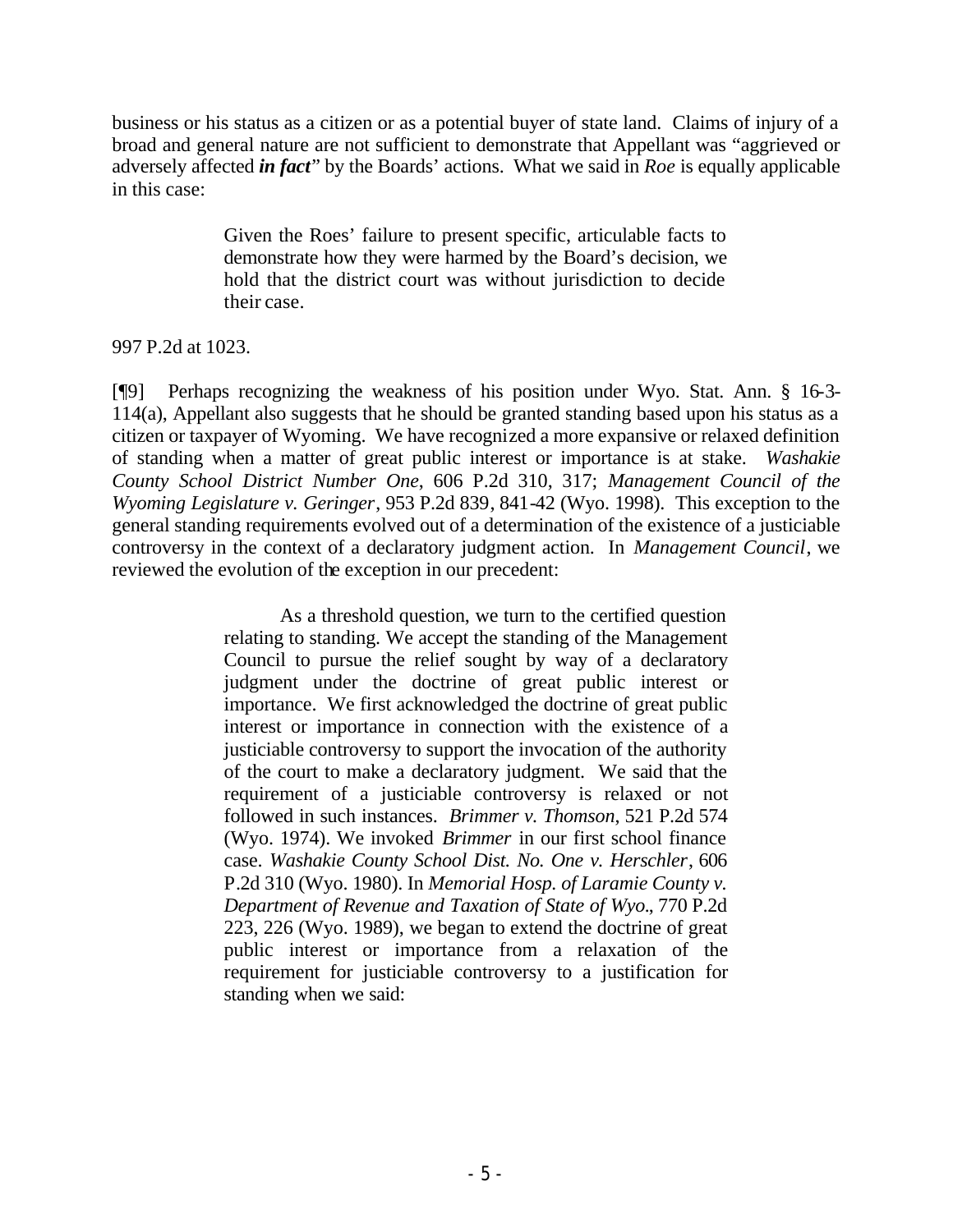Declaratory relief should be liberally administered if the elements of a justiciable controversy exist to give the trial court jurisdiction. *Brimmer v. Thomson*, 521 P.2d 574, 577 (Wyo. 1974). For that controversy to exist, a genuine right or interest must be at issue between adversarial parties, and the trial court must be able to make an effective judgment which will finally determine the rights of the parties. *Id*. at 578. Even these prerequisites, however, may properly be avoided or relaxed when matters of great public interest or importance are presented to the trial court. *Id.; Kurpjuweit v. Northwestern Development Company, Inc.*, 708 P.2d 39, 44 (Wyo. 1985). If the hospital could establish the existence of an actual controversy with the department, there is no doubt the trial court could effectively and finally determine that dispute. Thus, the only question remaining is whether the department has so affected an interest of the hospital so as to create an actual controversy. "Standing is a concept utilized to determine if a party is sufficiently affected to insure that a justiciable controversy is presented to the court." *Washakie County School Dist. No. 1 v. Herschler*, 606 P.2d 310, 316 (Wyo. 1980).

The transition became complete when we said:

We have recognized an exception to the standing requirement when we are faced with a matter of great public interest or importance. *Brimmer v. Thomson*, 521 P.2d 574 (Wyo. 1974). Without deciding whether Petitioners have standing to seek the issuance of a writ of mandamus which requires Governor Sullivan to implement the Wyoming Professional Review Panel Act, we hold that the issue of whether the Wyoming Professional Review Panel Act is constitutional is of great public importance and, therefore, merits a decision from this Court.

*State ex rel. Wyoming Ass'n of Consulting Engineers and Land Surveyors v. Sullivan*, 798 P.2d 826, 828-29 (Wyo. 1990) (footnotes omitted). We hold that the issue presented in the second certified question is of great public importance that merits a decision from this Court, and we, therefore, recognize the standing of the Management Council to seek a declaratory judgment on that question.